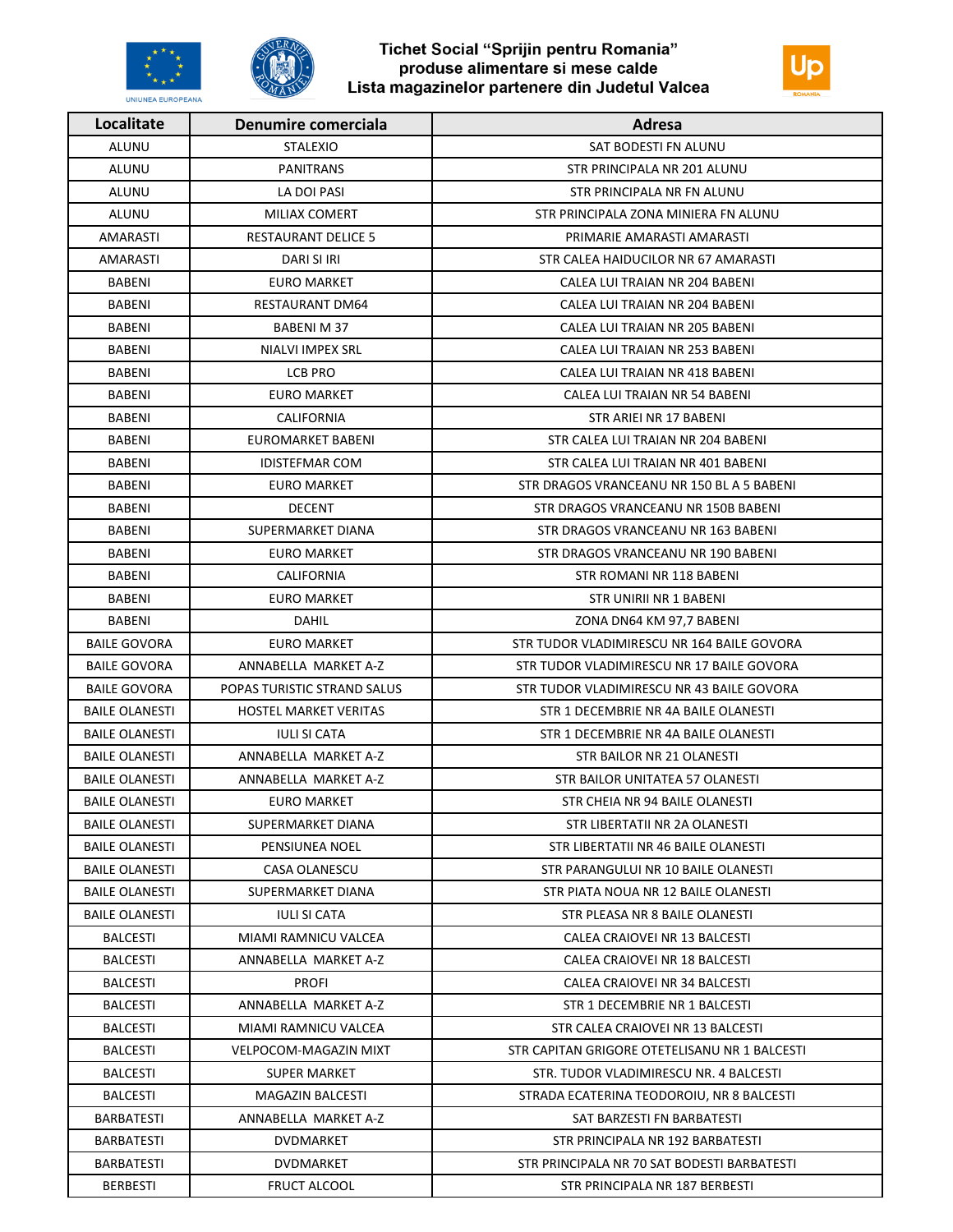



| Localitate       | Denumire comerciala         | Adresa                                          |
|------------------|-----------------------------|-------------------------------------------------|
| <b>BERBESTI</b>  | LA DOI PASI                 | STR PRINCIPALA NR 2 NR 28 BERBESTI              |
| <b>BERBESTI</b>  | ANNABELLA MARKET A-Z        | STR PRINCIPALA NR 259 BL A 10 BERBESTI          |
| <b>BERBESTI</b>  | ANNABELLA MARKET A-Z        | STR PRINCIPALA NR 39 BERBESTI                   |
| <b>BERBESTI</b>  | <b>PANITRANS</b>            | STR PRINCIPALA NR 5 BERBESTI                    |
| <b>BERBESTI</b>  | <b>FRUCT ALCOOL</b>         | STR PRINCIPALA NR 5 TARGU GANGULESTI            |
| <b>BERBESTI</b>  | <b>MAXI MARKET</b>          | STR TUDOR VLADIMIRESCU FN BERBESTI              |
| <b>BOISOARA</b>  | <b>VIRGILEMN</b>            | PRINCIPALA NR 79 BUMBUESTI                      |
| <b>BREZOI</b>    | ANNABELLA MARKET A-Z        | <b>B-DUL UNIRII BL M2 PARTER BREZOI</b>         |
| <b>BREZOI</b>    | <b>PENNY MARKET</b>         | CALEA EROILOR NR 15 BREZOI                      |
| <b>BREZOI</b>    | <b>EURO MARKET</b>          | CALEA LUI TRAIAN NR 204 BREZOI                  |
| <b>BREZOI</b>    | ANNABELLA MARKET A-Z        | STR EROILOR NR 136A BREZOI                      |
| <b>BREZOI</b>    | SUPERMARKET DIANA           | STR GHEORGHE SANDU NR 3 BREZOI                  |
| <b>BREZOI</b>    | SUPERMARKET DIANA           | STR PROF GHEORGHE SURDU NR 3 BREZOI             |
| <b>BREZOI</b>    | <b>MARCOR</b>               | STR UNIRII BL M1 SC 1 PARTER BREZOI             |
| <b>BREZOI</b>    | <b>EURO MARKET</b>          | STR UNIRII BL M6 PARTER BREZOI                  |
| <b>BREZOI</b>    | <b>EURO MARKET</b>          | STR UNIRII ZONA PIETEI NR 1 BREZOI              |
| <b>BUDESTI</b>   | MINIMARKET BUDESTI          | FN BUDESTI                                      |
| <b>BUDESTI</b>   | <b>MARKET BARZA</b>         | NR 166 BARZA                                    |
| <b>BUDESTI</b>   | <b>MARKET BARSESTI</b>      | NR 69 LOC BARSESTI BUDESTI                      |
| <b>BUDESTI</b>   | <b>MARKET BUDESTI</b>       | NR 80A BUDESTI                                  |
| <b>BUDESTI</b>   | ANNABELLA                   | PRINCIPALA NR 66 BUDESTI                        |
| <b>BUDESTI</b>   | CANTINA FAURECIA            | STR DRUMUL FAURECIA FN BUDESTI                  |
| <b>BUDESTI</b>   | SUPERMARKET DIANA"LA MOARA" | STR PRINCIPALA FN BUDESTI                       |
| <b>BUJORENI</b>  | ANNABELLA MARKET A-Z        | STR PRINCIPALA FN BUJORENI                      |
| <b>BUJORENI</b>  | LA DOI PASI                 | STR PRINCIPALA NR 203 BUJORENI                  |
| <b>BUNESTI</b>   | SUPERMARKET DIANA           | STR PRINCIPALA NR 1 BUNESTI                     |
| <b>BUNESTI</b>   | <b>SUCCES OIL BUNESTI</b>   | STR PRINCIPALA NR 111 BUNESTI                   |
| <b>BUNESTI</b>   | <b>BUNESTI</b>              | STR PRINCIPALA NR 14 TITIRECI                   |
| <b>BUNESTI</b>   | <b>EURO MARKET</b>          | STR PRINCIPALA NR 32A COMUNA BUNESTI RAPANESTI  |
| CALIMANESTI      | ANNABELLA MARKET A-Z        | CALEA LUI TRAIAN NR 385 CALIMANESTI             |
| CALIMANESTI      | ANNABELLA MARKET A-Z        | CALEA LUI TRAIAN NR 570 CACIULATA CALIMANESTI   |
| CALIMANESTI      | SUPERMARKET DIANA           | CALEA LUI TRAIAN NR 583A CALIMANESTI            |
| CALIMANESTI      | SUPERMARKET DIANA           | PIATA CENTRALA NR 40 CALIMANESTI                |
| CALIMANESTI      | ANNABELLA                   | STR ANA IPATESCU FN JIBLEA NOUA                 |
| CALIMANESTI      | ARBO MARKET                 | STR AUREL VLAICU NR 1 A CALIMANESTI             |
| CALIMANESTI      | CAMERE DE INCHIRIAT ARBO    | STR AUREL VLAICU NR 1 CALIMANESTI               |
| CALIMANESTI      | <b>SCORILO</b>              | STR CALEA LUI TRAIAN NR 771 CALIMANESTI         |
| CALIMANESTI      | CALIMANESTI 2               | STR PIETEI NR 12 CALIMANESTI                    |
| <b>COPACENI</b>  | <b>MIRECO</b>               | ULMETU NR 13 COPACENI                           |
| <b>COSTESTI</b>  | ARNOTA                      | STR COSTESTI NR 167 COSTESTI                    |
| <b>COSTESTI</b>  | EURO MARKET                 | STR PRINCIPALA FN COSTESTI                      |
| CRETENI          | <b>RESTAURANT DELICE 4</b>  | PRIMARIE CRETENI CRETENI                        |
| DAESTI           | <b>FEDELESOIU</b>           | STR CALEA LUI TRAIAN SAT FEDELESOIU DAESTI      |
| DANICEI          | PASEGA                      | SAT DEALUL SCHEIULUI STR PRINCIPALA NR1 DANICEI |
| DANICEI          | <b>COCO SERVAUTO</b>        | STR PRINCIPALA NR 127 BADENI                    |
| <b>DICULESTI</b> | ROBEMAZ-MAGAZIN MIXT        | STR PRINCIPALA FN DICULESTI                     |
| DRAGOESTI        | DANEMAR DRAGOESTI           | STR PRINCIPALA NR 347 DRAGOESTI                 |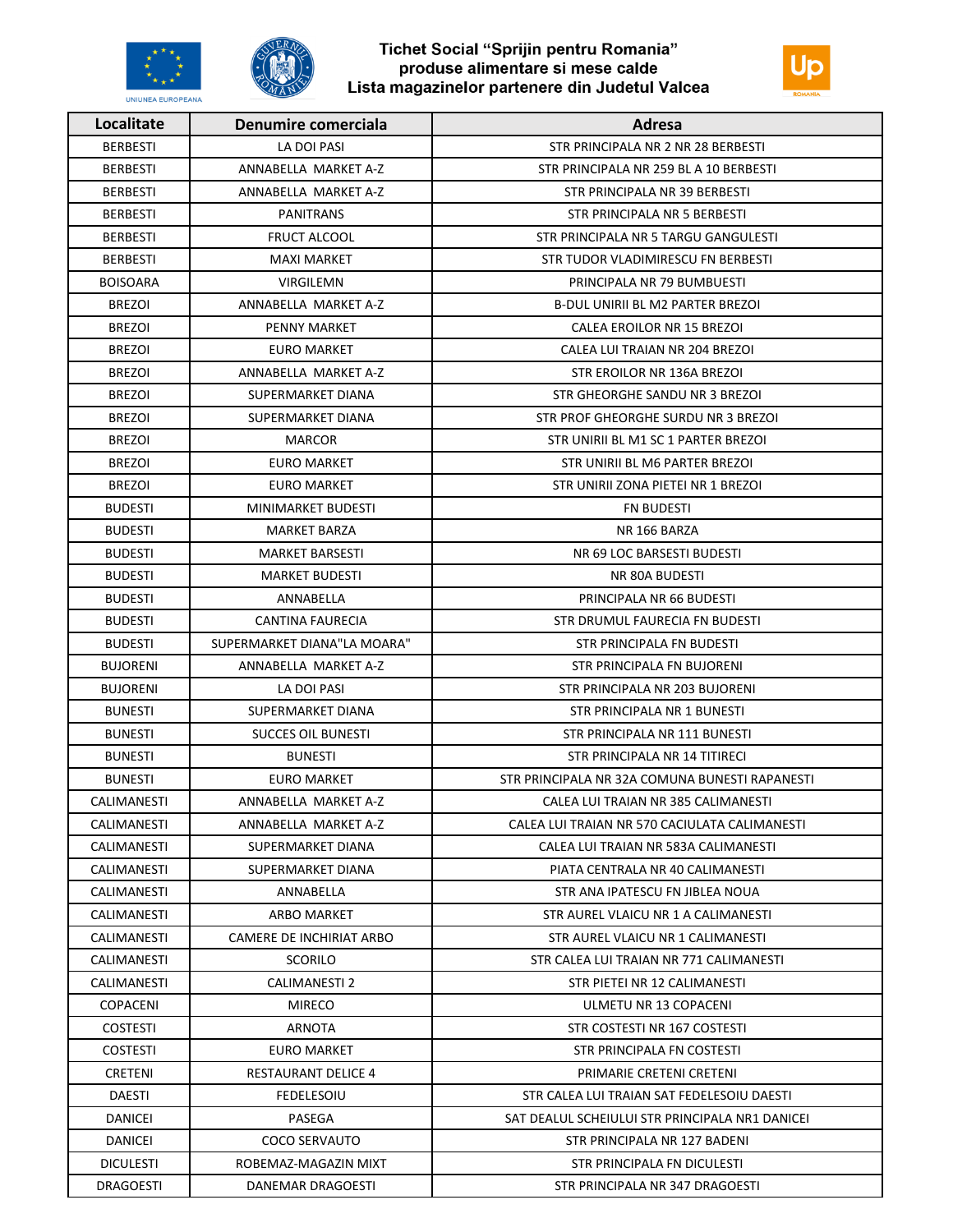



| Localitate        | Denumire comerciala        | Adresa                                      |
|-------------------|----------------------------|---------------------------------------------|
| <b>DRAGOESTI</b>  | ANNABELLA                  | STR PRINCIPALA NR 81 DRAGOESTI              |
| <b>FIRTATESTI</b> | <b>VULTURII</b>            | STR PRINCIPALA FN FARTATESTI                |
| <b>FRINCESTI</b>  | <b>HOLLY</b>               | PRINCIPALA DEZROBITI                        |
| <b>FRINCESTI</b>  | <b>HOLLY</b>               | PRINCIPALA GENUNENI                         |
| <b>FRINCESTI</b>  | <b>EURO MARKET</b>         | STR PRINCIPALA FN COMUNA FRANCESTI GENUNENI |
| <b>FRINCESTI</b>  | EURO MARKET                | STR PRINCIPALA FN FRANCESTI                 |
| <b>FRINCESTI</b>  | <b>HOLLY ALIMENTARA</b>    | STR PRINCIPALA FN FRANCESTI                 |
| <b>GALICEA</b>    | SUPERMARKET W              | <b>MARIN PREDA NR 3 OSTROVENI</b>           |
| <b>GALICEA</b>    | MARKET                     | STR PRINCIPALA FN GALICEA                   |
| <b>GALICEA</b>    | <b>EURO MARKET</b>         | STR PRINCIPALA NR 104 COMUNA GALICEA TEIU   |
| <b>GALICEA</b>    | <b>GALICEA</b>             | STR PRINCIPALA NR 5 GALICEA                 |
| <b>GLAVILE</b>    | <b>RESTAURANT DELICE 6</b> | PRIMARIE, GLAVILE GLAVILE                   |
| <b>GLAVILE</b>    | EUROMARKET GLAVILE         | PRINCIPALA GLAVILE                          |
| <b>GLAVILE</b>    | EDWARD MARKET SRL          | STR PRINCIPALA NR 136 GLAVILE               |
| <b>GOLESTI</b>    | SUPERMARKET DIANA          | SAT BLIDARI DN 73C GOLESTI                  |
| <b>GOLESTI</b>    | SAFPROD AGRO               | STR PRINCIPALA FN ALDESTI                   |
| GRADISTEA         | LA DOI PASI                | STR PRINCIPALA FN GRADISTEA                 |
| <b>GUSOENI</b>    | ANNABELLA MARKET A-Z       | <b>STR PRINCIPALA FN GUSOENI</b>            |
| <b>HOREZU</b>     | SUPERMARKET DIANA          | STR ANTON PANN NR 4 HOREZU                  |
| <b>HOREZU</b>     | SUPERMARKET DIANA          | STR ANTON PANN NR 5 HOREZU                  |
| <b>HOREZU</b>     | SUPERMARKET DIANA          | STR ANTON PANN NR 6 HOREZU                  |
| <b>HOREZU</b>     | <b>EURO MARKET</b>         | STR GEORGE COSBUC NR 2 HOREZU               |
| <b>HOREZU</b>     | <b>EURO MARKET</b>         | STR INDEPENDENTEI FN HOREZU                 |
| <b>HOREZU</b>     | <b>FRUCT ALCOOL</b>        | STR INDEPENDENTEI NR 29 BL OY SC G HOREZU   |
| HOREZU            | MAGIC TIC-TAC              | STR TUDOR VLADIMIRESCU BL R 2 HOREZU        |
| <b>HOREZU</b>     | ANNABELLA MARKET A-Z       | STR TUDOR VLADIMIRESCU BL R2 HOREZU         |
| <b>HOREZU</b>     | <b>EURO MARKET</b>         | STR TUDOR VLADIMIRESCU BL R2 PARTER HOREZU  |
| HOREZU            | SUPERMARKET DIANA          | STR TUDOR VLADIMIRESCU BL R2 PARTER HOREZU  |
| <b>HOREZU</b>     | <b>FRUCT ALCOOL</b>        | STR TUDOR VLADIMIRESCU NR 135 HOREZU        |
| <b>HOREZU</b>     | PENSIUNEA TURISTICA SIVA   | STR TUDOR VLADIMIRESCU NR 53 HOREZU         |
| <b>HOREZU</b>     | <b>FRUCT ALCOOL</b>        | STR TUDOR VLADIMIRESCU NR 55 HOREZU         |
| <b>HOREZU</b>     | <b>FRUCT ALCOOL</b>        | STR TUDOR VLADIMIRESCU NR 71 HOREZU         |
| <b>HOREZU</b>     | SUPERMARKET DIANA          | STR UNIRII NR 20 HOREZU                     |
| <b>IONESTI</b>    | ANNABELLA MARKET A-Z       | SAT MARCEA IONESTI                          |
| <b>IONESTI</b>    | SPORT PUB CLASSIC          | SAT PRODANESTI NR 99 IONESTI                |
| <b>IONESTI</b>    | <b>EURO MARKET</b>         | STR PRINCIPALA FN COMUNA IONESTI BUCSANI    |
| <b>IONESTI</b>    | <b>EURO MARKET</b>         | STR PRINCIPALA FN COMUNA IONESTI MARCEA     |
| <b>IONESTI</b>    | ANNABELLA MARKET A-Z       | STR PRINCIPALA FN IONESTI                   |
| LADESTI           | EURO MARKET                | STR PRINCIPALA FN LADESTI                   |
| LAPUSATA          | MAGAZIN LAPUSATA           | SARULESTI, LAPUSATA SARULESTI               |
| LAPUSATA          | PRESURA VIOREL             | SAT ZARNESTI STR PRINCIPALA FN LAPUSATA     |
| LIVEZI            | LA DOI PASI                | STR PRINCIPALA FN SAT TINA LIVEZI           |
| LUNGESTI          | RESTAURANT DELICE 2        | PRIMARIE, STANESTI, FUMURENI FUMURENI       |
| LUNGESTI          | LUNGESTI                   | PRINCIPALA 16A LUNGESTI                     |
| LUNGESTI          | EURO MARKET                | STR PRINCIPALA FN LUNGESTI                  |
| <b>MACIUCA</b>    | <b>MACIUCA</b>             | PRINCIPALA NR 81 OVESELU                    |
| <b>MACIUCA</b>    | <b>EURO MARKET</b>         | STR PRINCIPALA FN COMUNA MACIUCA OVESELU    |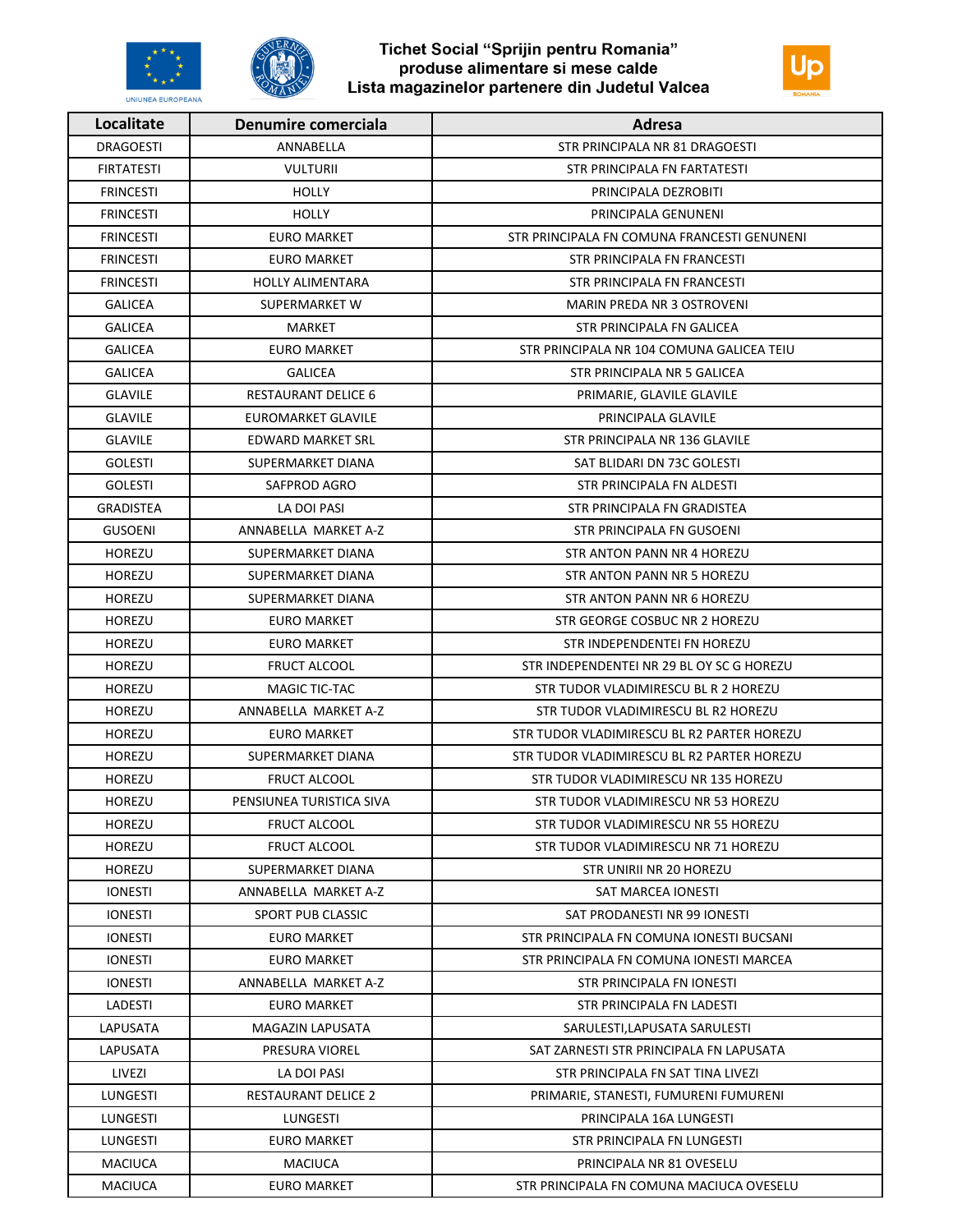



| Localitate<br>Denumire comerciala              | Adresa                                           |
|------------------------------------------------|--------------------------------------------------|
| <b>MADULARI</b><br>EUROMARKET MADULARI         | <b>STR PRINCIPALA FN MADULARI</b>                |
| <b>MALAIA</b><br>CASUTA DIN PADURE             | STR BUCUREASA, MALAIA                            |
| MALAIA<br>SUPERMARKET DIANA                    | STR PRINCIPALA FN MALAIA                         |
| <b>MALDARESTI</b><br><b>EURO MARKET</b>        | SAT MALDARESTI STR PRINCIPALA NR 27 MALDARESTI   |
| MATEESTI<br><b>MAXI MARKET</b>                 | STR PRINCIPALA FN MATEESTI                       |
| <b>MATEESTI</b><br><b>MAGAZIN TURCESTI</b>     | STR PRINCIPALA FN TURCESTI                       |
| <b>MATEESTI</b><br>ANNABELLA                   | STR PRINCIPALA NR 72 MATEESTI                    |
| <b>MATEESTI</b><br><b>OLIMPIC</b>              | STR PRINCIPALA NR FN MATEESTI                    |
| <b>MIHAESTI</b><br><b>EURO MARKET</b>          | ALEEA NUCI NR 37 GOVORA                          |
| <b>MIHAESTI</b><br>SUPERMARKET DIANA           | SAT BULETA PUNCT TARINA MIHAESTI                 |
| ANNABELLA MARKET A-Z<br><b>MIHAESTI</b>        | SAT BULETA STR PRINCIPALA FN MIHAESTI            |
| <b>MIHAESTI</b><br><b>EMMA GET</b>             | SAT GURISOASA STR MANASTIRII NR 4 MIHAESTI       |
| <b>MIHAESTI</b><br>LARA SI BEN                 | SAT STUPAREI, STR HIDROCENTRALEI, NR 25 MIHAESTI |
| LA IULIAN - BULETA<br>MIHAESTI                 | STR BAIESILOR NR 1 BULETA                        |
| <b>MIHAESTI</b><br>LA IULIAN - PIZZA&BAR       | STR BAIESILOR NR 1 BULETA                        |
| <b>MIHAESTI</b><br>STALEXIO                    | STR BURDOZESTILOR NR 7 MIHAESTI                  |
| <b>MIHAESTI</b><br>LA IULIAN - LA DOI PASI     | STR PRINCIPALA NR 4 GURISOARA                    |
| <b>MIHAESTI</b><br>SUPERMARKET DIANA           | STR TUDOR VLADIMIRESCU NR 140 GOVORA             |
| <b>MITROFANI</b><br><b>RESTAURANT DELICE 8</b> | MITROFANI MITROFANI                              |
| MUEREASCA<br><b>FAMILY MARKET</b>              | STR PRINCIPALA NR 15 MUEREASCA                   |
| EUROMARKET DRAGASANI<br>DRAGASANI              | ALEEA TRANDAFIRILOR DRAGASANI                    |
| DRAGASANI<br><b>STIINTA</b>                    | I C BRATIANU, NR 63 DRAGASANI                    |
| DRAGASANI<br>SUPERMARKET DIANA                 | STR CAROL I NR 24 DRAGASANI                      |
| <b>DRAGASANI</b><br><b>COSTESCU AURICA</b>     | STR DECEBAL BL G PARTER DRAGASANI                |
| DRAGASANI<br><b>PROFI</b>                      | STR DECEBAL NR 6 DRAGASANI                       |
| DRAGASANI<br>RESTAURANT RAPID DELICE           | STR DECEBAL, LANGA STATUIE NR 41 DRAGASANI       |
| DRAGASANI<br>ANNABELLA MARKET A-Z              | STR GIB MIHAESCU FN DRAGASANI                    |
| DRAGASANI<br>DONA 50 DRAGASANI                 | STR GIB MIHAESCU NR 10 BL 90 DRAGASANI           |
| DRAGASANI<br>GELI                              | STR GIB MIHAESCU NR 21A DRAGASANI                |
| DRAGASANI<br>RESTAURANT MAX                    | STR GIB MIHAESCU NR 23-25 DRAGASANI              |
| DRAGASANI<br>DIANA COM DRAGASANI 3             | STR GIB MIHAESCU NR 33 DRAGASANI                 |
| ANNABELLA MARKET A-Z<br>DRAGASANI              | STR PIETII FN DRAGASANI                          |
| DRAGASANI<br><b>PANVIRO</b>                    | STR PIETII NR 1 DRAGASANI                        |
| DRAGASANI<br>STIINTA                           | STR PIETII NR 1 DRAGASANI                        |
| TRANS CLIMA LOGISTICS SRL<br>DRAGASANI         | STR PIETII NR 3 DRAGASANI                        |
| <b>GELI</b><br>DRAGASANI                       | STR PIETII NR 4 DRAGASANI                        |
| ALINA COM PROD<br>DRAGASANI                    | STR PRINCIPALA FN DRAGASANI                      |
| DRAGASANI<br>ANNABELLA MARKET A-Z              | STR REGELE CAROL I NR 24 DRAGASANI               |
| DRAGASANI<br><b>EURO MARKET</b>                | STR TUDOR VLADIMIRESCU BL A1 PARTER DRAGASANI    |
| DRAGASANI<br><b>PANVIRO</b>                    | STR TUDOR VLADIMIRESCU BL P DRAGASANI            |
| DRAGASANI<br>SUPERMARKET DIANA                 | STR TUDOR VLADIMIRESCU BL T80 DRAGASANI          |
| DRAGASANI<br>ANNABELLA MARKET A-Z              | STR TUDOR VLADIMIRESCU NR 28 DRAGASANI           |
| DRAGASANI<br>PENNY MARKET                      | STR TUDOR VLADIMIRESCU NR 338 DRAGASANI          |
| DRAGASANI<br>ANNABELLA MARKET A-Z              | STR TUDOR VLADIMIRESCU NR 468 DRAGASANI          |
| DRAGASANI<br><b>TEHNOCHIM SRL</b>              | STR TUDOR VLADIMIRESCU NR 474 DRAGASANI          |
| DRAGASANI<br>TCI                               | STR VIORELELOR BR 2 DRAGASANI                    |
| RAMNICU VALCEA<br>MAGIC TIC-TAC                | ALEEA PARTENERIATULUI NR 1 RAMNICU VALCEA        |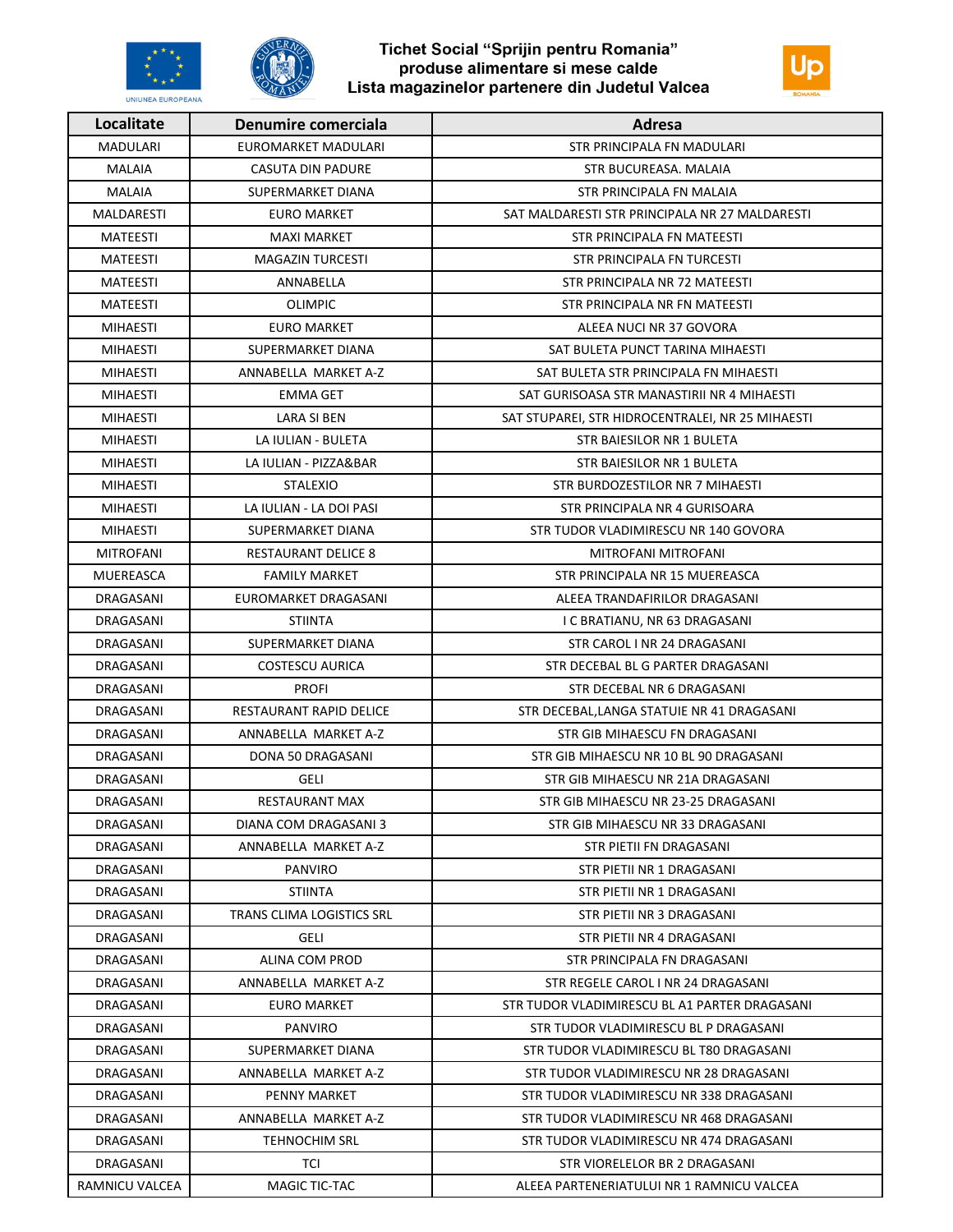



| Localitate            | Denumire comerciala         | Adresa                                                      |
|-----------------------|-----------------------------|-------------------------------------------------------------|
| <b>RAMNICU VALCEA</b> | <b>VALMAB TRADE</b>         | ALEEA STEJARULUI NR 1 RAMNICU VALCEA                        |
| RAMNICU VALCEA        | <b>PROFI</b>                | ALEEA TEILOR NR 3 RAMNICU VALCEA                            |
| RAMNICU VALCEA        | <b>TEILOR</b>               | ALEEA TEILOR NR 3 RAMNICU VALCEA                            |
| RAMNICU VALCEA        | SPRING TIME FAST FOOD       | B-DUL CALEA LUI TRAIAN NR 125 RAMNICU VALCEA                |
| RAMNICU VALCEA        | DONA 53 RAMNICU VALCEA 1    | B-DUL CALEA TRAIAN NR 125 RAMNICU VALCEA                    |
| RAMNICU VALCEA        | ANNABELLA MARKET A-Z        | B-DUL DEM RADULESCU NR 2-14 RAMNICU VALCEA                  |
| RAMNICU VALCEA        | <b>ONEST COM</b>            | <b>B-DUL DEM RADULESCU NR 22 RAMNICU VALCEA</b>             |
| RAMNICU VALCEA        | SALAD BOX                   | B-DUL FERDINAND NR 38 RAMNICU VALCEA                        |
| RAMNICU VALCEA        | DONA 246 RM VALCEA 6        | B-DUL NICOLAE BALCESCU FN POARTA SPITAL NR 2 RAMNICU VALCEA |
| RAMNICU VALCEA        | DONA 319 RM VALCEA 4        | B-DUL NICOLAE BALCESCU NR 1 RAMNICU VALCEA                  |
| RAMNICU VALCEA        | DONA 319 VALCEA 4           | B-DUL NICOLAE BALCESCU NR 1 RAMNICU VALCEA                  |
| RAMNICU VALCEA        | <b>EURO MARKET</b>          | B-DUL NICOLAE BALCESCU NR 29 RAMNICU VALCEA                 |
| RAMNICU VALCEA        | SUPERMARKET DIANA           | B-DUL NICOLAE BALCESCU NR 57 RAMNICU VALCEA                 |
| RAMNICU VALCEA        | DONA 246 RAMNICU VALCEA 6   | B-DUL NICOLAE BALCESCU POARTA SPITAL NR 2 RAMNICU VALCEA    |
| RAMNICU VALCEA        | SUPERMARKET DIANA           | <b>B-DUL TINERETULUI BL 49 PARTER RAMNICU VALCEA</b>        |
| RAMNICU VALCEA        | ANNABELLA MARKET A-Z        | B-DUL TINERETULUI NR 16 BL A9 PARTER RAMNICU VALCEA         |
| RAMNICU VALCEA        | <b>ANNABELLA FRESH</b>      | B-DUL TINERETULUI NR 16 BL A9 PARTER RAMNICU VALCEA         |
| RAMNICU VALCEA        | <b>MAGIC TIC-TAC</b>        | B-DUL TINERETULUI NR 3B RAMNICU VALCEA                      |
| RAMNICU VALCEA        | <b>EURO MARKET</b>          | B-DUL TINERETULUI NR 4-6-8 COMPLEX HERMES RAMNICU VALCEA    |
| RAMNICU VALCEA        | SUPERMARKET DIANA           | B-DUL TINERETULUI NR 6 COMPLEX HERMES RAMNICU VALCEA        |
| RAMNICU VALCEA        | <b>PANVIL PAN</b>           | BLD TINERETULUI, NR 38 RAMNICU VALCEA                       |
| RAMNICU VALCEA        | <b>PANVIL PAN</b>           | BOGDAN AMARU NR 11 RAMNICU VALCEA                           |
| RAMNICU VALCEA        | <b>DIANA</b>                | BULEVARDUL TINERETULUI NR 3B PIATA OSTROVENI RAMNICU VALCEA |
| RAMNICU VALCEA        | SUPERMARKET DIANA           | CALEA BUCURESTI NR 330 RAMNICU VALCEA                       |
| RAMNICU VALCEA        | SUPERMARKET DIANA           | CALEA LUI TRAIAN BL 59 RAMNICU VALCEA                       |
| RAMNICU VALCEA        | SUPERMARKET DIANA"LA MOARA" | CALEA LUI TRAIAN BL S 9 RAMNICU VALCEA                      |
| RAMNICU VALCEA        | ANNABELLA MARKET A-Z        | CALEA LUI TRAIAN BL S26 RAMNICU VALCEA                      |
| RAMNICU VALCEA        | <b>PROFI</b>                | CALEA LUI TRAIAN NR 104 BL S1/1 RAMNICU VALCEA              |
| RAMNICU VALCEA        | DONA 53 RM VALCEA 1         | CALEA LUI TRAIAN NR 125 RAMNICU VALCEA                      |
| RAMNICU VALCEA        | <b>KFC</b>                  | CALEA LUI TRAIAN NR 125 RIVER PLAZA ET3 RAMNICU VALCEA      |
| RAMNICU VALCEA        | DM DROGERIE                 | CALEA LUI TRAIAN NR 127 RAMNICU VALCEA                      |
| RAMNICU VALCEA        | SUPERMARKET DIANA           | CALEA LUI TRAIAN NR 156-158 COMPLEX NORD RAMNICU VALCEA     |
| RAMNICU VALCEA        | <b>PROFI</b>                | CALEA LUI TRAIAN NR 156-158 NORD RAMNICU VALCEA             |
| RAMNICU VALCEA        | ANNABELLA MARKET A-Z        | CALEA LUI TRAIAN NR 156-158 RAMNICU VALCEA                  |
| RAMNICU VALCEA        | DONA 368 RM VALCEA 2        | CALEA LUI TRAIAN NR 158A COM NORD ET BAP 2 RAMNICU VALCEA   |
| RAMNICU VALCEA        | IMAGE PAPER                 | CALEA LUI TRAIAN NR 183 RAMNICU VALCEA                      |
| RAMNICU VALCEA        | SUPERMARKET DIANA           | CALEA LUI TRAIAN NR 227 RAMNICU VALCEA                      |
| RAMNICU VALCEA        | DOMINO'S PIZZA VALCEA       | CALEA LUI TRAIAN NR 263C RAMNICU VALCEA                     |
| RAMNICU VALCEA        | ANNABELLA MARKET A-Z        | CALEA LUI TRAIAN NR 82 BL S9 LENIN SUD RAMNICU VALCEA       |
| RAMNICU VALCEA        | MAGIC TIC-TAC               | CARTIER NORD RAMNICU VALCEA                                 |
| RAMNICU VALCEA        | MAGIC TIC-TAC               | CARTIER OSTROVENI RAMNICU VALCEA                            |
| RAMNICU VALCEA        | DANEXIM IMPEX               | DRUMUL GARII 2A RAMNICU VALCEA                              |
| RAMNICU VALCEA        | PANVIL EXIM                 | EROILOR NR 21 RAMNICU VALCEA                                |
| RAMNICU VALCEA        | <b>HOLLY</b>                | MIHAI EMINESCU NR 27 RAMNICU VALCEA                         |
| RAMNICU VALCEA        | ANNABELLA FRESH             | PIATA MICA NORD RAMNICU VALCEA                              |
| RAMNICU VALCEA        | DIANA BOXA NORD             | PIATA NORD RAMNICU VALCEA                                   |
| RAMNICU VALCEA        | DIANA BOXA OSTROVENI        | PIATA OSTROVENI RAMNICU VALCEA                              |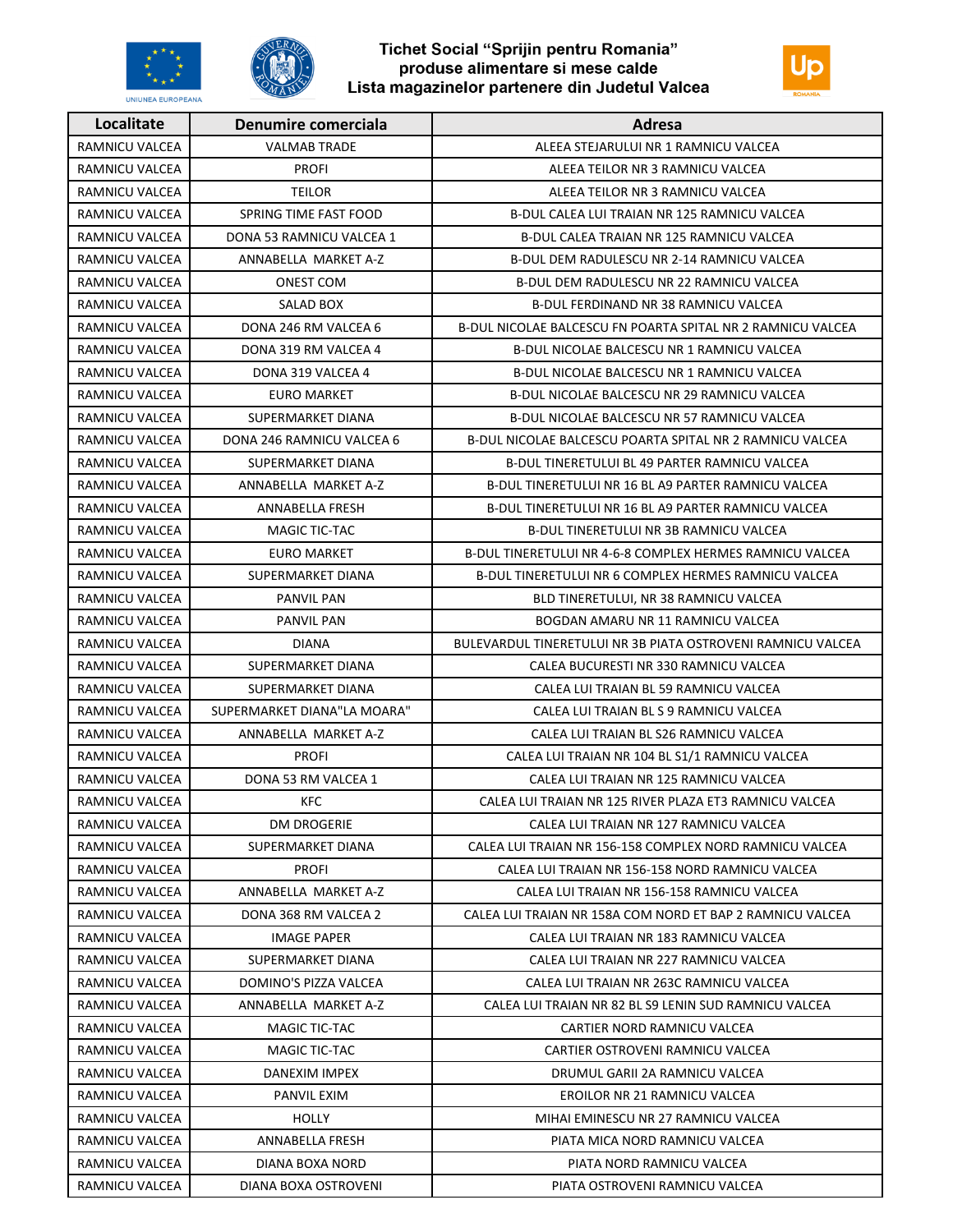





| Localitate            | Denumire comerciala            | Adresa                                               |
|-----------------------|--------------------------------|------------------------------------------------------|
| <b>RAMNICU VALCEA</b> | MAGIC TIC-TAC                  | SPLAIUL INDEPENDETEI NR 1 BL 1-2 RAMNICU VALCEA      |
| RAMNICU VALCEA        | <b>VFM</b>                     | STR BARAJULUI NR 11 RAMNICU VALCEA                   |
| RAMNICU VALCEA        | MOTEL RESTAURANT VFM           | STR BARAJULUI NR 11C RAMNICU VALCEA                  |
| RAMNICU VALCEA        | SUPERMARKET DIANA-MALL GOURMET | STR B-DUL DEM RADULESCU NR 42 RAMNICU VALCEA         |
| RAMNICU VALCEA        | PANVIL EXIM                    | STR BOGDAN AMARU NR 11 RAMNICU VALCEA                |
| RAMNICU VALCEA        | DONEXIM-HANUL HAIDUCILOR       | STR CALEA LUI TRAIAN FN RAMNICU VALCEA               |
| <b>RAMNICU VALCEA</b> | <b>BELVEDERE</b>               | STR CAROL 1 NR 11 RAMNICU VALCEA                     |
| <b>RAMNICU VALCEA</b> | DONEXIM-CASA VALCEANA          | STR CAROL 1 NR 8 RAMNICU VALCEA                      |
| RAMNICU VALCEA        | DM DROGERIE                    | STR CONSTANTIN DALBAN NR 5 RAMNICU VALCEA            |
| RAMNICU VALCEA        | <b>EURO MARKET</b>             | STR COPACELU NR 220B RAMNICU VALCEA                  |
| RAMNICU VALCEA        | ANNABELLA MARKET A-Z           | STR DECEBAL NR 1 RAMNICU VALCEA                      |
| RAMNICU VALCEA        | ANNABELLA MARKET A-Z           | STR DECEBAL NR 5 RAMNICU VALCEA                      |
| RAMNICU VALCEA        | ANNABELLA                      | STR DR HACMAN NR 1 RAMNICU VALCEA                    |
| RAMNICU VALCEA        | SABADOX SRL                    | STR DRUMUL OLTULUI NR 2 RAMNICU VALCEA               |
| RAMNICU VALCEA        | SUPERMARKET DIANA"LA MOARA"    | STR EMIL AVRAMESCU HALA RAMNICU VALCEA               |
| RAMNICU VALCEA        | MAGIC TIC-TAC                  | STR EMIL AVRAMESCU NR 3 RAMNICU VALCEA               |
| RAMNICU VALCEA        | <b>KFC</b>                     | STR FERDINAND NR 38A ET 1 RAMNICU VALCEA             |
| RAMNICU VALCEA        | SUPERMARKET DIANA-MALL GOURMET | STR FERDINAND NR 38A SHOPPING CITY RAMNICU VALCEA    |
| RAMNICU VALCEA        | DONA 245 RM VALCEA 5           | STR GEN MAGHERU NR 11 RAMNICU VALCEA                 |
| RAMNICU VALCEA        | <b>PROFI</b>                   | STR GEN MAGHERU NR 2 RAMNICU VALCEA                  |
| RAMNICU VALCEA        | SUPERMARKET DIANA              | STR GENERAL MAGHERU NR 1 BL V1 PARTER RAMNICU VALCEA |
| RAMNICU VALCEA        | ANNABELLA MARKET A-Z           | STR GENERAL MAGHERU NR 16 RAMNICU VALCEA             |
| RAMNICU VALCEA        | SUPERMARKET DIANA              | STR GENERAL MAGHERU NR 7 RAMNICU VALCEA              |
| RAMNICU VALCEA        | DIANA MAGAZIN 1 MAI            | STR GEORGE COSBUC NR 2 RAMNICU VALCEA                |
| RAMNICU VALCEA        | SUPERMARKET DIANA              | STR GEORGE COSBUC NR 2 RAMNICU VALCEA                |
| RAMNICU VALCEA        | ANNABELLA MARKET A-Z           | STR GEORGE COSBUC NR 4 RAMNICU VALCEA                |
| RAMNICU VALCEA        | PENNY MARKET                   | STR GEORGE COSBUC NR 4 RAMNICU VALCEA                |
| RAMNICU VALCEA        | PENNY MARKET                   | STR GIB MIHAESCU NR 23 RAMNICU VALCEA                |
| RAMNICU VALCEA        | MAGIC TIC-TAC                  | STR GIB MIHAESCU NR 30 RAMNICU VALCEA                |
| RAMNICU VALCEA        | MAGIC TIC-TAC                  | STR GIB MIHAILESCU NR 26 RAMNICU VALCEA              |
| RAMNICU VALCEA        | DONA 245 RAMNICU VALCEA 5      | STR G-RAL MAGHERU NR 11 RAMNICU VALCEA               |
| RAMNICU VALCEA        | DIANA MAGAZIN GOURMET          | STR G-RAL MAGHERU NR 7 BL D RAMNICU VALCEA           |
| RAMNICU VALCEA        | <b>VALMAB TRADE</b>            | STR HENRI COANDA NR 16 RAMNICU VALCEA                |
| RAMNICU VALCEA        | <b>BACANIA LUI PETRICA</b>     | STR HENRY COANDA NR 2 RAMNICU VALCEA                 |
| RAMNICU VALCEA        | <b>EURO MARKET</b>             | STR I C BRATIANU NR 6 BL A RAMNICU VALCEA            |
| RAMNICU VALCEA        | MAGIC TIC-TAC                  | STR JANCU POP NR 2 RAMNICU VALCEA                    |
| RAMNICU VALCEA        | <b>COMNILIS PROD</b>           | STR LUCEAFARULUI NR 13 RAMNICU VALCEA                |
| RAMNICU VALCEA        | ANNABELLA MARKET A-Z           | STR LUCEAFARULUI NR 1BIS RAMNICU VALCEA              |
| RAMNICU VALCEA        | <b>COMNILIS PROD</b>           | STR LUCEAFARULUI NR 22 RAMNICU VALCEA                |
| RAMNICU VALCEA        | ANNABELLA MARKET A-Z           | STR MAIOR V POPESCU BL P3 PARTER RAMNICU VALCEA      |
| RAMNICU VALCEA        | SUPERMARKET DIANA              | STR MARASESTI NR 5 RAMNICU VALCEA                    |
| RAMNICU VALCEA        | ANNABELLA MARKET A-Z           | STR MARIN PREDA NR 4 RAMNICU VALCEA                  |
| RAMNICU VALCEA        | MAGIC TIC-TAC                  | STR MATEI BASARAB NR 1A RAMNICU VALCEA               |
| RAMNICU VALCEA        | ANNABELLA MARKET A-Z           | STR MATEI BASARAB NR 28 BL 113 RAMNICU VALCEA        |
| RAMNICU VALCEA        | ANNABELLA FRESH                | STR MATEI BASARAB NR 28 BL 113 RAMNICU VALCEA        |
| RAMNICU VALCEA        | SUPERMARKET DIANA              | STR MIHAI EMINESCU NR 2 RAMNICU VALCEA               |
| RAMNICU VALCEA        | <b>PROFI</b>                   | STR MIHAI EMINESCU NR 30 RAMNICU VALCEA              |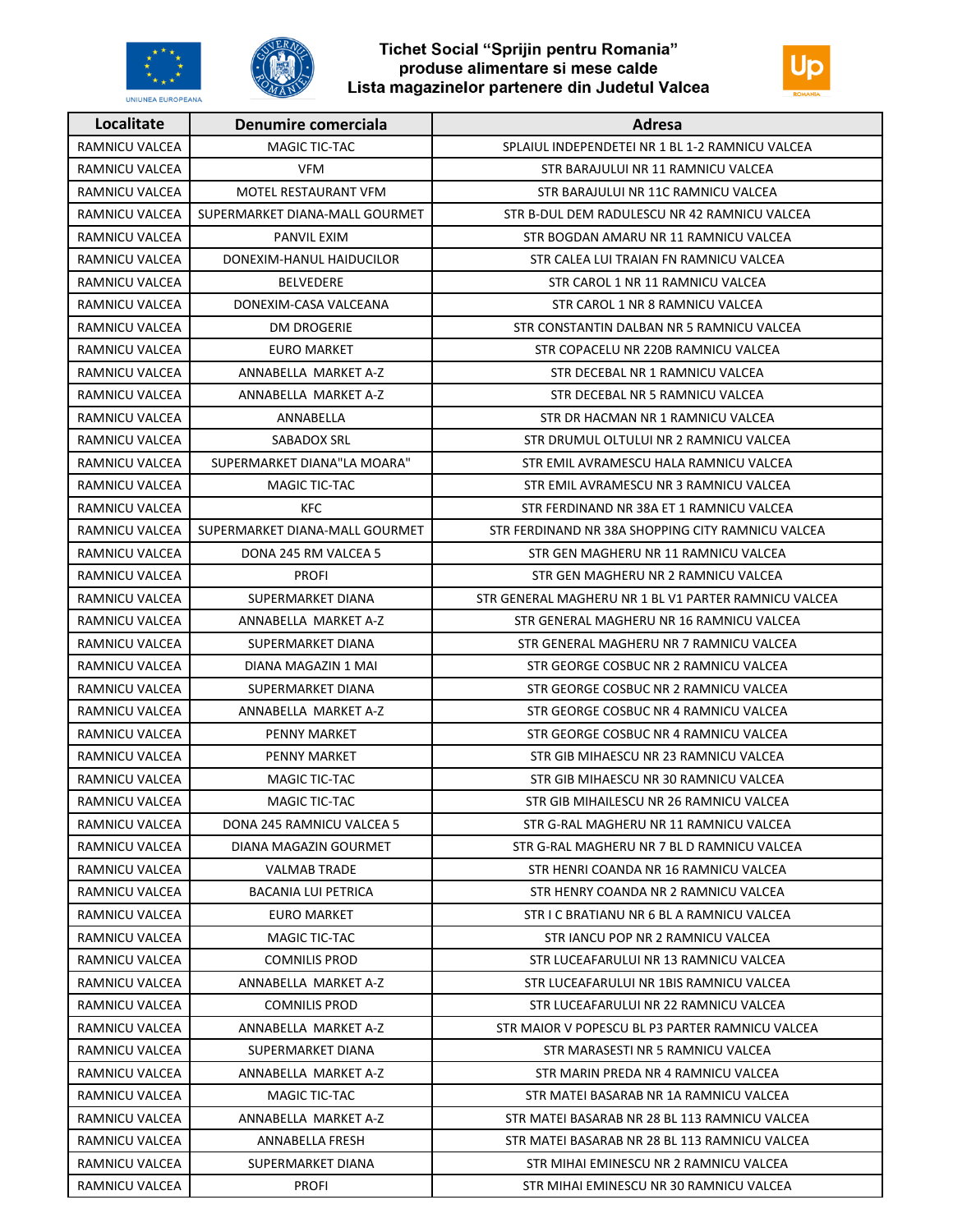





| Localitate            | Denumire comerciala       | Adresa                                               |
|-----------------------|---------------------------|------------------------------------------------------|
| RAMNICU VALCEA        | ANNABELLA MARKET A-Z      | STR MIHAI EMINESCU NR 37-39 RAMNICU VALCEA           |
| RAMNICU VALCEA        | SUPERMARKET DIANA         | STR MORILOR NR 89 H RAMNICU VALCEA                   |
| RAMNICU VALCEA        | ANNABELLA MARKET A-Z      | STR NICOLAE BALCESCU NR 38 RAMNICU VALCEA            |
| <b>RAMNICU VALCEA</b> | ANNABELLA FRESH           | STR NICOLAE BALCESCU NR 5-7 RAMNICU VALCEA           |
| RAMNICU VALCEA        | ANNABELLA MARKET A-Z      | STR NICOLAE BALCESCU SPITAL 2 RAMNICU VALCEA         |
| RAMNICU VALCEA        | ANNABELLA MARKET A-Z      | STR NICOLAE IORGA NR 1 BL A17/1 RAMNICU VALCEA       |
| <b>RAMNICU VALCEA</b> | CRISTIM 2 PRODCOM         | STR NICOLAE TITULESCU NR 2 RAMNICU VALCEA            |
| RAMNICU VALCEA        | ANNABELLA MARKET A-Z      | STR NORILOR NR 28B RAMNICU VALCEA                    |
| RAMNICU VALCEA        | <b>MARKET ARTHUR 1</b>    | STR OLTULUI NR 2 RAMNICU VALCEA                      |
| RAMNICU VALCEA        | ANNABELLA MARKET A-Z      | STR PETRISOR NR 10 RAMNICU VALCEA                    |
| RAMNICU VALCEA        | <b>VALMAB TRADE</b>       | STR POSADA NR 31 RAMNICU VALCEA                      |
| RAMNICU VALCEA        | <b>COZIA FOREST SA</b>    | STR POSADA NR 33 RAMNICU VALCEA                      |
| RAMNICU VALCEA        | ANNABELLA MARKET A-Z      | STR PRINCIPALA NR 25 RAURENI                         |
| RAMNICU VALCEA        | SUPERMARKET DIANA         | STR RAPSODIA BL H1 PARTER RAMNICU VALCEA             |
| RAMNICU VALCEA        | <b>PROFI</b>              | STR RAPSODIEI NR 2A RAMNICU VALCEA                   |
| RAMNICU VALCEA        | ANNABELLA MARKET A-Z      | STR RAPSODIEI NR 33 BL H7 RAMNICU VALCEA             |
| RAMNICU VALCEA        | SUPERMARKET DIANA         | STR REGINA MARIA BL L PARTER RAMNICU VALCEA          |
| RAMNICU VALCEA        | SUPERMARKET DIANA         | STR REGINA MARIA HALA CENTRALA RAMNICU VALCEA        |
| RAMNICU VALCEA        | ANNABELLA MARKET A-Z      | STR REGINA MARIA NR 4 RAMNICU VALCEA                 |
| RAMNICU VALCEA        | SUPERMARKET DIANA         | STR REPUBLICII NR 18A PARTER RAMNICU VALCEA          |
| RAMNICU VALCEA        | ANNABELLA MARKET A-Z      | STR REPUBLICII NR 2B RAMNICU VALCEA                  |
| RAMNICU VALCEA        | ANNABELLA MARKET A-Z      | STR REPUBLICII NR 33 RAMNICU VALCEA                  |
| RAMNICU VALCEA        | ANNABELLA MARKET A-Z      | STR STIRBEI VODA NR 87 RAMNICU VALCEA                |
| RAMNICU VALCEA        | MAGIC TIC-TAC             | STR STRANDULUI NR 1 RAMNICU VALCEA                   |
| RAMNICU VALCEA        | ANNABELLA                 | STR STRAUBING NR 31 RAMNICU VALCEA                   |
| RAMNICU VALCEA        | <b>VALMAB TRADE</b>       | STR TIMIS NR 37 RAMNICU VALCEA                       |
| RAMNICU VALCEA        | <b>VALMAB TRADE</b>       | STR TIMIS NR 5 RAMNICU VALCEA                        |
| RAMNICU VALCEA        | DONA 158 RM VALCEA 3      | STR TINERETULUI FN BL A12 RAMNICU VALCEA             |
| RAMNICU VALCEA        | DONA 158 RAMNICU VALCEA 3 | STR TINERETULUI FN BL A12 SC C PARTER RAMNICU VALCEA |
| RAMNICU VALCEA        | ANNABELLA MARKET A-Z      | STR TINERETULUI NR 6-8 HERMES RAMNICU VALCEA         |
| RAMNICU VALCEA        | SUPERMARKET DIANA         | STR UZINEI NR 1 RAMNICU VALCEA                       |
| RAMNICU VALCEA        | <b>DIANA</b>              | STRADA ALEEA PARTENERIATULUI, NR. 1 RAMNICU VALCEA   |
| NICOLAE BALCESCU      | DIANA COM                 | PREDESTI NR 3 NICOLAE BALCESCU                       |
| NICOLAE BALCESCU      | ANNABELLA MARKET A-Z      | SAT VALEA VIEI NICOLAE BALCESCU                      |
| NICOLAE BALCESCU      | ANNABELLA                 | STR BISERICII SAT ROTARESTI NR 1 NICOLAE BALCESCU    |
| <b>OCNELE MARI</b>    | ANNABELLA                 | STR AL IOAN CUZA NR 45 OCNELE MARI                   |
| <b>OCNELE MARI</b>    | ANNABELLA                 | STR AL IOAN CUZA NR 46 OCNELE MARI                   |
| <b>OCNELE MARI</b>    | SUPERMARKET DIANA         | STR ALEXANDRU IOAN CUZA NR 70 OCNELE MARI            |
| <b>OCNELE MARI</b>    | <b>CASA ANGHEL</b>        | STR GANJULESTI NR 2 OCNELE MARI                      |
| OLANU                 | ANNABELLA MARKET A-Z      | STR PRINCIPALA FN OLANU                              |
| OLANU                 | <b>GESIMAR</b>            | STR PRINCIPALA NR 95 OLANU                           |
| ORLESTI               | RESTAURANT DELICE 10      | <b>ORLESTI ORLESTI</b>                               |
| ORLESTI               | SUPERMARKET DIANA         | STR PRINCIPALA FN ORLESTI                            |
| ORLESTI               | TRIGON TEO                | STR PRINCIPALA NR 319 ORLESTI                        |
| ORLESTI               | EURO MARKET               | STR PRINCPALA FN PUNCT ACASA ORLESTI                 |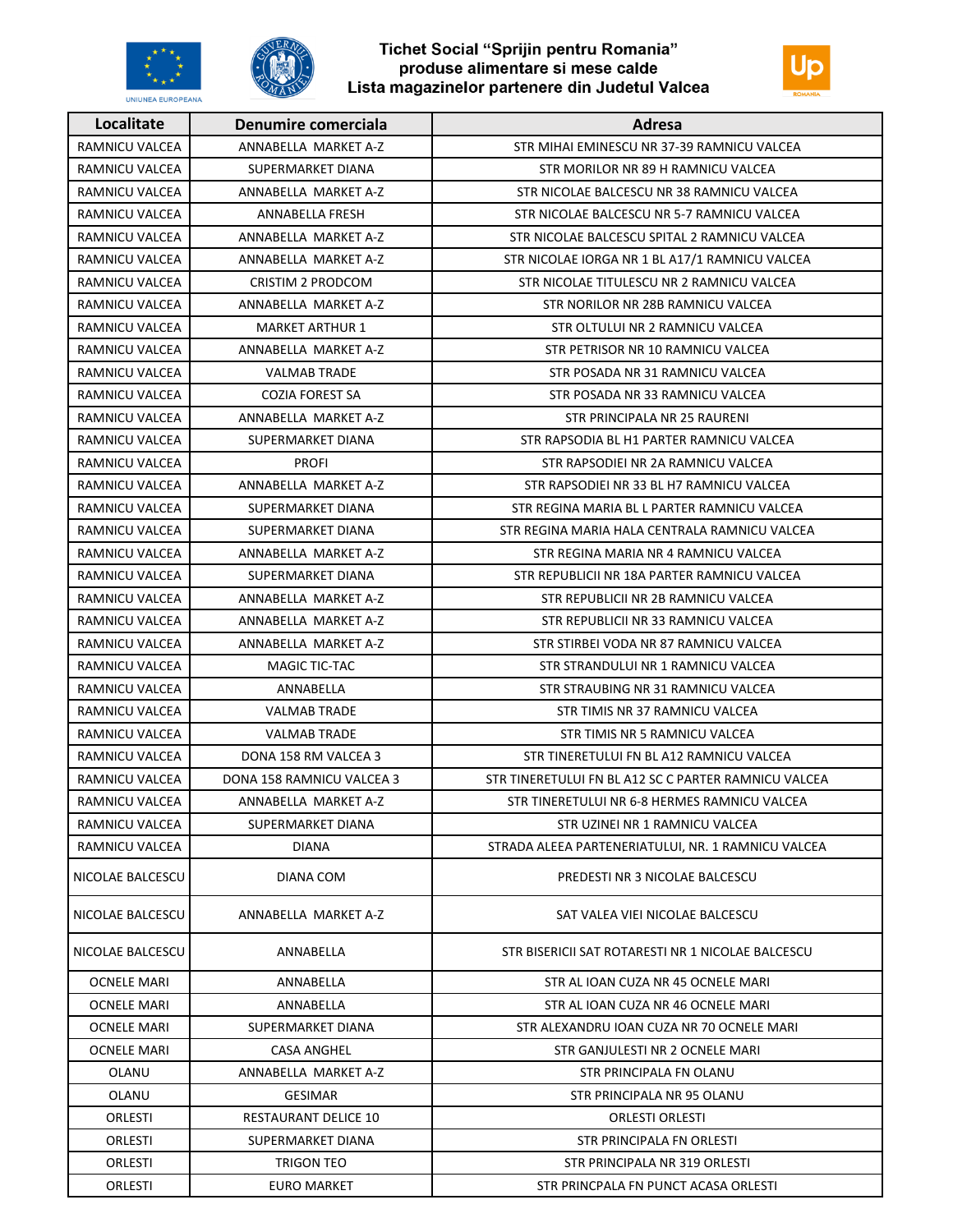





| Localitate        | Denumire comerciala         | Adresa                                          |
|-------------------|-----------------------------|-------------------------------------------------|
| <b>OTESANI</b>    | SUPERMARKET DIANA           | SAT CARSTANESTI OTESANI                         |
| <b>OTESANI</b>    | SUPERMARKET DIANA           | SAT LINIA NR 95A OTESANI                        |
| <b>OTESANI</b>    | <b>EURO MARKET</b>          | STR PRINCIPALA NR 3 OTESANI                     |
| <b>PAUSESTI</b>   | ANNABELLA MARKET A-Z        | STR PRINCIPALA FN PAUSESTI                      |
| PAUSESTI-MAGLASI  | SUPERMARKET DIANA           | PUNCT VATRA SATULUI DN 64 PAUSESTI-MAGLASI      |
| PAUSESTI-MAGLASI  | <b>EURO MARKET</b>          | STR PRINCIPALA NR 98A PAUSESTI-MAGLASI ULMETEL  |
| PERISANI          | DOBRIN CONSTANTINA-LARISA   | STR PRINCIPALA FN MLACENI                       |
| PERISANI          | ANNABELLA                   | STR PRINCIPALA FN PERISANI                      |
| PIETRARI          | EUROMARKET PIETRARI         | PRINCIPALA NR 250 PIETRARI                      |
| PIETRARI          | ANNABELLA MARKET A-Z        | STR PRINCIPALA FN PIETRARI                      |
| PIETRARI          | SUPERMARKET DIANA"LA MOARA" | STR PRINCIPALA FN PIETRARI                      |
| <b>POPESTI</b>    | <b>EURO MARKET</b>          | PRINCIPALA FN POPESTI                           |
| <b>POPESTI</b>    | EURO MARKET                 | STR PRINCIPALA FN POPESTI                       |
| <b>PRUNDENI</b>   | <b>RESTAURANT DELICE 9</b>  | CALINA, PRUNDENI PRUNDENI                       |
| <b>PRUNDENI</b>   | EUROMARKET PRUNDENI         | STR TUDOR VLADIMIRESCU PRUNDENI                 |
| RACOVITA          | <b>MARKET RACOVITA</b>      | NR 70 RACOVITA                                  |
| <b>ROESTI</b>     | LARDAN 89                   | SAT CIOCALTEI NR 14 ROESTI                      |
| <b>ROESTI</b>     | <b>CONSUMCOOP ROESTI</b>    | STR PRINCIPALA FN ROESTI                        |
| <b>ROESTI</b>     | CONSUMCOOP ROESTI           | STR PRINCIPALA NR 65 ROESTI                     |
| <b>ROSIILE</b>    | <b>EURO MARKET</b>          | STR PRINCIPALA NR 85 ROSIILE                    |
| SALATRUCEL        | <b>BOICEA</b>               | STR PRINCIPALA NR 144 SALATRUCEL                |
| SCUNDU            | ANNABELLA MARKET A-Z        | STR PRINCIPALA FN SCUNDU                        |
| <b>SINESTI</b>    | ANNABELLA MARKET A-Z        | STR PRINCIPALA FN SINESTI                       |
| <b>SINESTI</b>    | <b>OLIMPIC</b>              | STR PRINCIPALA NR FN SINESTI                    |
| <b>SIRINEASA</b>  | <b>EURO MARKET</b>          | STR PRINCIPALA FN SIRINEASA                     |
| SIRINEASA         | NIALVI IMPEX                | STR PRINCIPALA FN SIRINEASA                     |
| SLATIOARA         | EURO MARKET                 | SAT SLATIOARA SLATIOARA                         |
| SLATIOARA         | <b>FRUCT ALCOOL</b>         | STR PRINCIPALA FN MILOSTEA SLATIOARA            |
| SLATIOARA         | FRUCT ALCOOL                | STR PRINCIPALA NR 29 MOGESTI SLATIOARA          |
| <b>STANESTI</b>   | <b>VALORIS</b>              | STR CENTRU NR 20 STANESTI                       |
| <b>STEFANESTI</b> | <b>RESTAURANT DELICE 1</b>  | PRIMARIE, DOBRUSA, SERBANESTI STEFANESTI        |
| <b>STEFANESTI</b> | ANNABELLA MARKET A-Z        | STR PRINCIPALA FN STEFANESTI                    |
| <b>STEFANESTI</b> | TOMY & FLORIS               | STR PRINCIPALA NR 289 LOC SERBANESTI STEFANESTI |
| <b>STEFANESTI</b> | LA DOI PASI                 | STR SCHITULUI NR 1 STEFANESTI                   |
| <b>STOENESTI</b>  | SUPERMARKET DIANA           | SAT STOENESTI DOBRICENI                         |
| <b>STOENESTI</b>  | ANNABELLA MARKET A-Z        | STR PRINCIPALA FN STOENESTI                     |
| <b>STROESTI</b>   | LA DOI PASI                 | <b>STR PRINCIPALA FN STROESTI</b>               |
| <b>STROESTI</b>   | SUPERMARKET DIANA           | STR PRINCIPALA FN STROESTI                      |
| <b>SUTESTI</b>    | <b>RESTAURANT DELICE 7</b>  | PRIMARIE, VERDEA SUTESTI                        |
| <b>SUTESTI</b>    | SUPERMARKET DIANA           | STR PRINCIPALA FN SUTESTI                       |
| <b>SUTESTI</b>    | EURO MARKET                 | STR TUDOR VLADIMIRESCU FN SUTESTI               |
| <b>TETOIU</b>     | <b>EURO MARKET</b>          | STR PRINCIPALA FN TETOIU                        |
| <b>TETOIU</b>     | ANNABELLA MARKET A-Z        | STR PRINCIPALA NR 137 TETOIU                    |
| <b>TETOIU</b>     | <b>MAGAZIN POPESTI</b>      | STR PRINCIPALA NR 45 POPESTI (TETOIU)           |
| <b>TETOIU</b>     | MAGAZIN TEPESTI             | STR PRINCIPALA NR 61 TEPESTI                    |